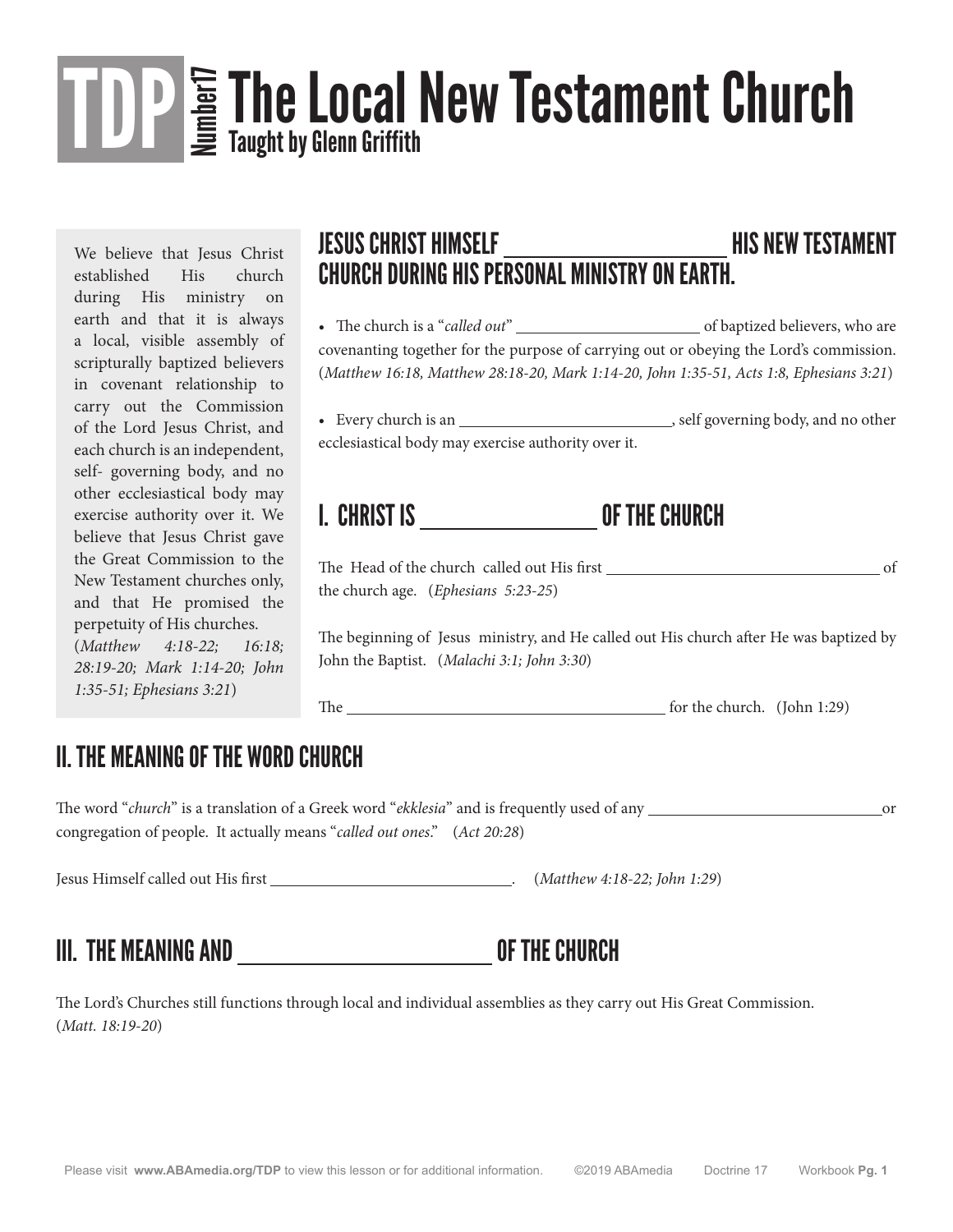# The Local New Testament Church Staw Number 2 Taught by Glenn Griffith Taught by Glenn Griffith

| IV. No. 1994 IN THE CHURCH                           |                                                                                                                       |
|------------------------------------------------------|-----------------------------------------------------------------------------------------------------------------------|
|                                                      | Groups and organizations can enhance the outreach of the church, but should never be allowed to replace local church  |
|                                                      |                                                                                                                       |
| their head and founder.                              |                                                                                                                       |
| 28:18:20 & Acts 1:8                                  | Each had the _____________________________ to carry out the commission that Jesus gave to the young church in Matthew |
| V. THE CHURCH IS TO BE <i>________________</i> _____ |                                                                                                                       |
|                                                      |                                                                                                                       |
|                                                      | as ever; actually more important"so much the more as you see the day approaching" (Heb 10:24-25)                      |
|                                                      |                                                                                                                       |
| <b>VI. THE CHURCH IS FOR THE</b>                     | OF GOD                                                                                                                |

(*Ephesians 3:21; 1 Timothy 4:1-2)*